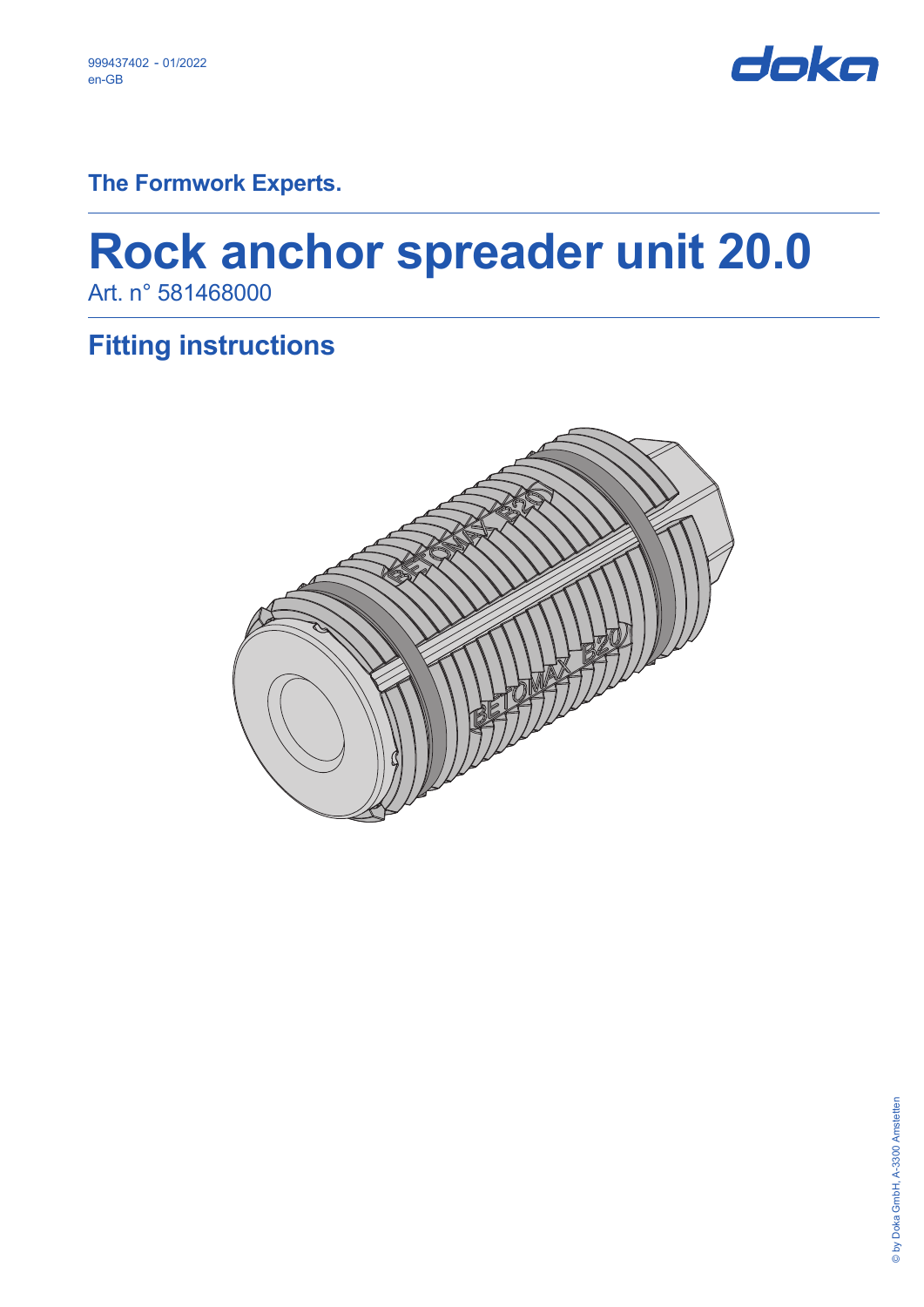### **Product description**

The Rock-anchor spreader unit is used to make singlesided formwork anchoring points in concrete.

#### **WARNING**

- $\blacktriangleright$  It is strictly forbidden to use the spreader unit more than once, and to take the load off the anchoring points during use and then reapply a load! (Except where using a "Suspension cone 15.0 with collar", and during the acceptance test.)
- ➤When planning the anchoring point, remember that it is only permissible to subject it to tensile forces.
- ➤The maximum period for which an anchoring point may in use is 6 months.

### **Items needed**

#### **Note:**

Only use approved tie-rods!

After work is completed, the tie-rod can be re-used, while the "Rock anchor spreader unit" remains in the drilled hole.

#### **To make an anchoring point, the following items are needed:**

|  | Item Designation                        | Art $n^{\circ}$ |
|--|-----------------------------------------|-----------------|
|  | $(A)$ Tie-rod 20.0 (length as required) |                 |
|  | (B) Rock-anchor spreader unit 20.0      | 581468000       |
|  | $(C)$ Scaffold tube 48.3mm m            | 682001000       |
|  | (D) Tensioning instrument 300kN         | 581815000       |
|  | (E) Super-plate 20.0 B                  | 581424000       |

### **Drilling the hole**

#### **WARNING**

#### ➤**It is not permitted to use diamond tipped hollow core-drills (trepanning cutter).**

These cut through reinforcement steel in the concrete, leaving behind a smooth steel surface which causes slippage and deformation of the spreader segments.

This prevents the rock-anchor from functioning as it should.



94374-200-01

a ... nominal diameter 50-52 mm

b ... depth of drilled hole min. 400 mm



#### ➤Check the diameter **a** of the drilled hole.

- ► Be sure to leave at least the minimum gap between the drilled hole and the edge of the structure, and between one drilled hole and the next (rupture cone).
- ➤The depth of the hole **b** will depend upon the characteristics of the rock or concrete ( $b_{min}$  = 400 mm). To determine the actual loadbearing capacity of the join (depth of hole), loading tests are necessary.
- ▶ Carefully clean the drilled hole, and blow out all the drill cuttings.

### **Installation**

| <b>NOTICE</b> |
|---------------|
|---------------|

Make sure that you fit the Rock anchor spreader in the correct mounting position, as shown here.

- **1)** Screw the tie-rod (length e.g. 750 mm) flush into the spreader cone of the Rock anchor spreader unit.
- **2)** Push the Scaffold tube 48.3mm over the tie-rod and fix it with a Super-plate.



Make a chalk mark on the Scaffold tube 48.3mm to give you an easy-to-see check of the placement depth.

**3)** Push the assembled anchoring point all the way into the cleaned drilled hole, i.e. until it reaches the bottom of the hole.



- **A** Tie-rod 20.0
- **B** Rock-anchor spreader unit 20.0
- **C** Scaffold tube 48.3mm .....m (site-provided)
- **E** Super-plate 20.0 B
- **F** Depth mark made with e.g. chalk
- **4)** Firmly tighten the Super-plate. This forces the segments to spread so that they bite into the walls of the drilled hole.
- **5)** Remove the Super-plate and the Scaffold tube 48.3mm.
- **6)** Tighten the anchorage point with the Tensioning instrument (see "Carrying out the acceptance test").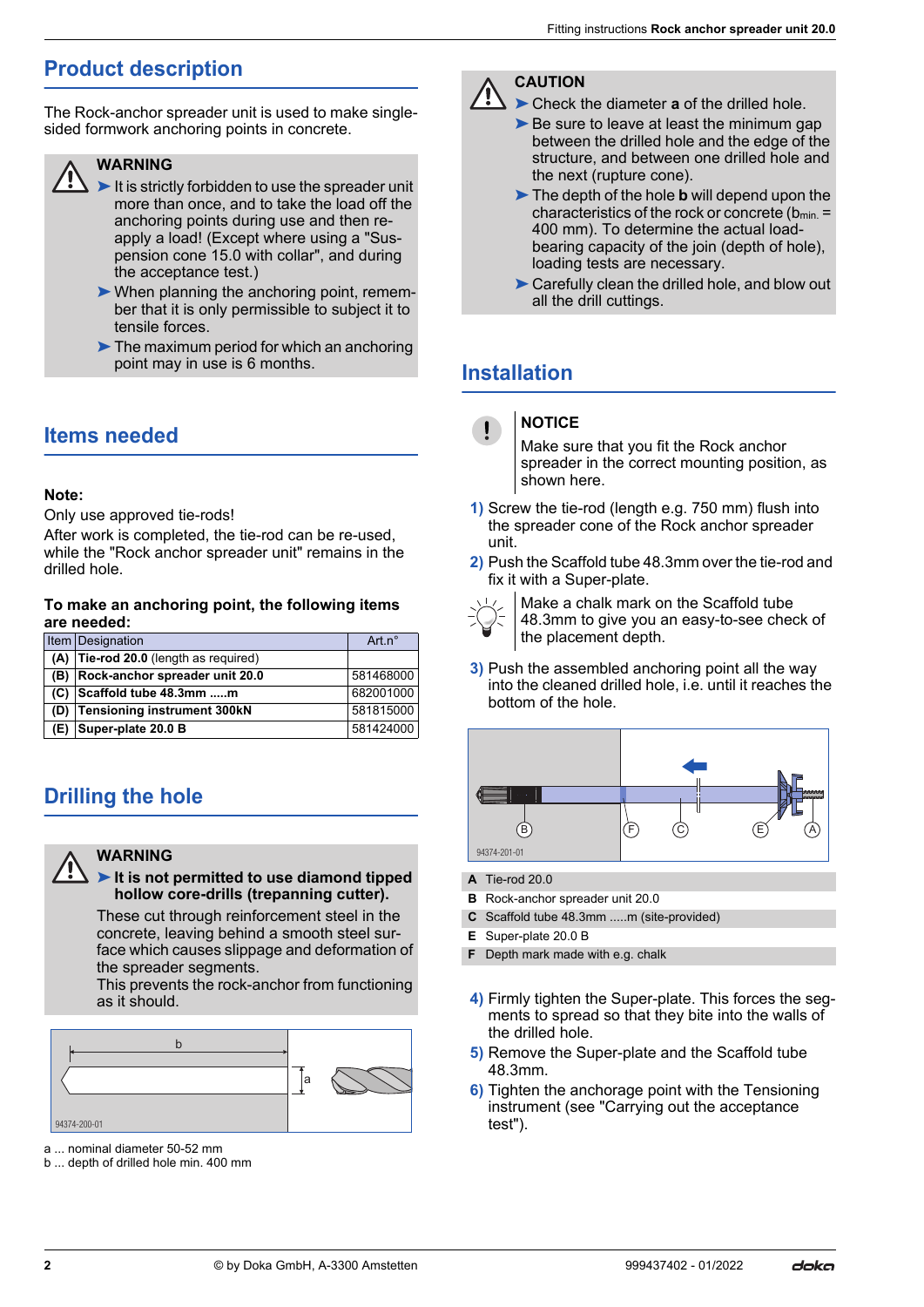### **Carrying out the acceptance test**

#### **WARNING**

- ➤The load-bearing capacity of the anchoring point will depend upon how well the rockanchor was fitted.
- ➤The test-loading tests the load-bearing capacity of the anchoring point.
- $\blacktriangleright$  If the material into which the rock-anchor has been fitted does not have sufficient bearing capacity, the tensioning instrument may suddenly loosen during the suitability test and/or acceptance test.
- ▶ For this reason, it is forbidden to stand beneath or behind the testing equipment.
- ➤Secure the tensioning instrument so that it cannot drop.
- ► For the acceptance test, push the "Hollow-piston cylinder with pressure support" onto the tie-rod and mount the Super-plate 20.0 B.
- ▶ Apply the test force by operating the hand pump.



- **D** Hollow-piston cylinder with pressure support
- **E** Super-plate 20.0 B

#### **Acceptance test**

- ➤Every anchoring point must undergo acceptance testing.
- ➤The test load is 1.25 times the anchor force actually encountered.

Specimen calculation:

▪ **Test load:** 100 kN x 1.25 = 125 kN

#### Re-tightening the tie-rod



▶ In this situation, the rock anchor is very sensitive to knocks.

- ► Detach the tensioning instrument.
- ► Re-tighten the tie-rod all the way in to the bottom of the drilled hole.



#### **The anchoring point is now ready for use.**

#### **After use**

► Unscrew the tie-rod and close off the anchoring point so that it cannot be re-used.

### **Trial test to determine the permissible load, based on DIN 4125**

#### **Suitability test**

- ➤On every building site, test at least 3 anchors at a location where unfavourable results may be expected.
- ► Load these test anchor-points until they fail, but not to more than **max. 220 kN**.
- ➤The permitted anchor force is determined from the load at failure with a **safety factor of 1.5**.

**Permitted capacity of the tie-rod to DIN 18216:** 160 kN

Specimen calculation:

- Failure load: 160 kN
- **Permitted anchor force: 160 kN/1.5 = 106.7 kN**
- ➤With reference to the permitted anchor force, space out the anchors and determine the anchor force actually encountered (e.g. 100 kN).